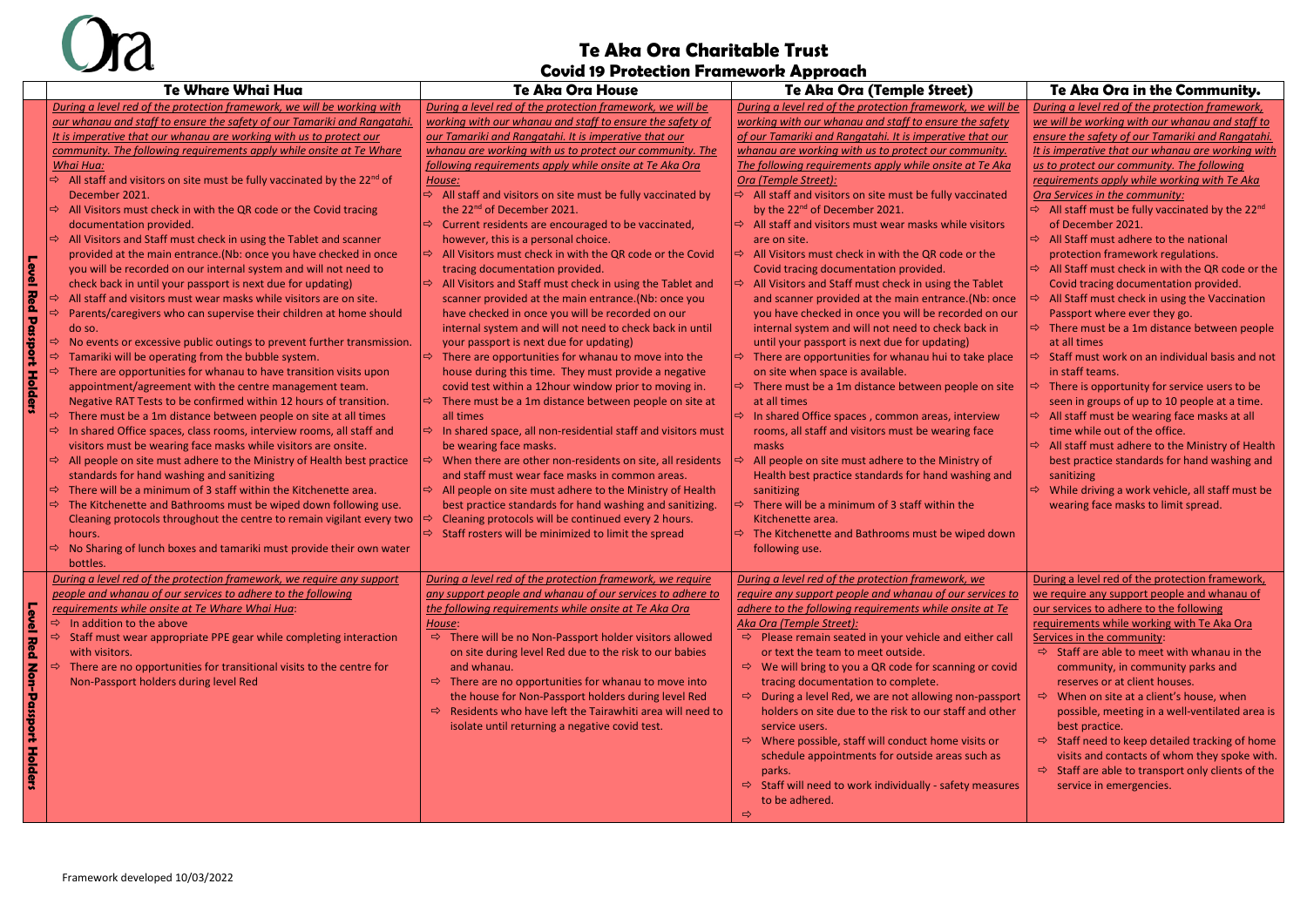### **Te Aka Ora Charitable Trust Covid 19 Protection Framework Approach**

|                                          | Covia is Protection Framework Approach                                                                               |                                                                            |                                                                       |                                                                          |  |  |  |  |
|------------------------------------------|----------------------------------------------------------------------------------------------------------------------|----------------------------------------------------------------------------|-----------------------------------------------------------------------|--------------------------------------------------------------------------|--|--|--|--|
|                                          | During a level Orange of the protection framework, we will be working                                                | During a level Orange of the protection framework, we will                 | During a level Orange of the protection framework, we                 | During a level Orange of the protection                                  |  |  |  |  |
|                                          | with our whanau and staff to ensure the safety of our Tamariki and                                                   | be working with our whanau and staff to ensure the safety of               | will be working with our whanau and staff to ensure the               | framework, we will be working with our whanau                            |  |  |  |  |
|                                          | Rangatahi. It is imperative that our whanau are working with us to                                                   | our Tamariki and Rangatahi. It is imperative that our                      | safety of our Tamariki and Rangatahi. It is imperative that           | and staff to ensure the safety of our Tamariki and                       |  |  |  |  |
|                                          | protect our community. The following requirements apply while onsite at                                              | whanau are working with us to protect our community. The                   | our whanau are working with us to protect our                         | Rangatahi. It is imperative that our whanau are                          |  |  |  |  |
|                                          | Te Whare Whai Hua:                                                                                                   | following requirements apply while onsite at Te Aka Ora                    | community. The following requirements apply while                     | working with us to protect our community. The                            |  |  |  |  |
|                                          | All staff and visitors on site must be fully vaccinated by the $22^{nd}$ of<br>$\Rightarrow$                         | House:                                                                     | onsite at Te Aka Ora (Temple Street):                                 | following requirements apply while working with                          |  |  |  |  |
|                                          | December 2021.                                                                                                       | $\Rightarrow$ All staff and visitors on site must be fully vaccinated by   | $\Rightarrow$ All staff and visitors on site must be fully vaccinated | Te Aka Ora Services in the community:                                    |  |  |  |  |
|                                          | All Visitors must check in with the QR code or the Covid tracing                                                     | the 22 <sup>nd</sup> of December 2021.                                     | by the 22 <sup>nd</sup> of December 2021.                             | $\Rightarrow$ All staff must be fully vaccinated by the 22 <sup>nd</sup> |  |  |  |  |
|                                          | documentation provided.                                                                                              | Current residents are encouraged to be vaccinated,<br>$\Rightarrow$        | $\Rightarrow$ All staff and visitors must wear masks while visitors   | of December 2021.                                                        |  |  |  |  |
|                                          | All Visitors and Staff must check in using the Tablet and scanner                                                    | however, this is a personal choice.                                        | are on site.                                                          | $\Rightarrow$ All Staff must adhere to the national                      |  |  |  |  |
|                                          | provided at the main entrance.(Nb: once you have checked in once                                                     | $\Rightarrow$ All Visitors must check in with the QR code or the Covid     | All Visitors must check in with the QR code or the<br>$\Rightarrow$   | protection framework regulations.                                        |  |  |  |  |
| <b>Level Orange</b>                      | you will be recorded on our internal system and will not need to                                                     | tracing documentation provided.                                            | Covid tracing documentation provided.                                 | $\Rightarrow$ All Staff must check in with the QR code or the            |  |  |  |  |
|                                          | check back in until your passport is next due for updating)                                                          | All Visitors and Staff must check in using the Tablet and<br>$\Rightarrow$ | All Visitors and Staff must check in using the Tablet                 | Covid tracing documentation provided.                                    |  |  |  |  |
|                                          | There are opportunities for whanau to have transition visits upon                                                    | scanner provided at the main entrance.(Nb: once you                        | and scanner provided at the main entrance.(Nb: once                   | All Staff must check in using the Vaccination                            |  |  |  |  |
|                                          | appointment/agreement with the centre management team.                                                               | have checked in once you will be recorded on our                           | you have checked in once you will be recorded on our                  | Passport where ever they go.                                             |  |  |  |  |
|                                          | There must be a 1m distance between people on site at all times                                                      | internal system and will not need to check back in until                   | internal system and will not need to check back in                    | $\Rightarrow$ There must be a 1m distance between people                 |  |  |  |  |
|                                          | In shared Office spaces, class rooms, interview rooms, all staff and                                                 | your passport is next due for updating)                                    | until your passport is next due for updating)                         | at all times                                                             |  |  |  |  |
| <b>Passport Holders</b>                  | visitors must be wearing face masks while visitors are on-site.                                                      | $\Rightarrow$ There are opportunities for whanau to move into the          | There are opportunities for whanau hui to take place                  | $\Rightarrow$ Staff must work on an individual basis and not             |  |  |  |  |
|                                          | All people on site must adhere to the Ministry of Health best practice                                               | house during this time.                                                    | on site when space is available.                                      | in staff teams.                                                          |  |  |  |  |
|                                          | standards for hand washing and sanitizing                                                                            | $\Rightarrow$<br>There must be a 1m distance between people on site at     | There must be a 1m distance between people on site                    | ⇨<br>There is opportunity for service users to be                        |  |  |  |  |
|                                          | There will be a minimum of 3 staff within the Kitchenette area.                                                      | all times                                                                  | at all times                                                          | seen in groups of up to 10 people at a time.                             |  |  |  |  |
|                                          | The Kitchenette and Bathrooms must be wiped down following use.                                                      | $\Rightarrow$ In shared space, all non-residential staff and visitors must | In shared Office spaces, common areas, interview                      | $\Rightarrow$ All staff must be wearing face masks at all                |  |  |  |  |
|                                          | Limited events or public outings to be approved by Management<br>$\Rightarrow$                                       | be wearing face masks.                                                     | rooms, all staff and visitors must be wearing face                    | time while out of the office.                                            |  |  |  |  |
|                                          | team to prevent further transmission.                                                                                | When there are other non-residents on site, all residents<br>$\Rightarrow$ | masks                                                                 | $\Rightarrow$ All staff must adhere to the Ministry of Health            |  |  |  |  |
|                                          | Tamariki will be operating from the bubble system.<br>$\Rightarrow$                                                  | and staff must wear face masks in common areas.                            | All people on site must adhere to the Ministry of                     | best practice standards for hand washing and                             |  |  |  |  |
|                                          | No Sharing of lunch boxes and tamariki must provide their own water<br>$\Rightarrow$                                 | All people on site must adhere to the Ministry of Health                   | Health best practice standards for hand washing and                   | sanitizing                                                               |  |  |  |  |
|                                          | bottles.                                                                                                             | best practice standards for hand washing and sanitizing.                   | sanitizing                                                            | While driving a work vehicle, all staff must be<br>$\Rightarrow$         |  |  |  |  |
|                                          |                                                                                                                      | Cleaning protocols will be continued every 2 hours.                        | There will be a minimum of 3 staff within the                         | wearing face masks to limit spread.                                      |  |  |  |  |
|                                          |                                                                                                                      | Staff rosters will return to full vaccinated staffing.                     | Kitchenette area.                                                     |                                                                          |  |  |  |  |
|                                          |                                                                                                                      |                                                                            | The Kitchenette and Bathrooms must be wiped down<br>$\Rightarrow$     |                                                                          |  |  |  |  |
|                                          |                                                                                                                      |                                                                            | following use.                                                        |                                                                          |  |  |  |  |
|                                          | During a level Orange of the protection framework, we require any                                                    | During a level Orange of the protection framework, we                      | During a level Orange of the protection framework, we                 | During a level Orange of the protection                                  |  |  |  |  |
|                                          | support people and whanau of our services to adhere to the following                                                 | require any support people and whanau of our services to                   | require any support people and whanau of our services to              | framework, we require any support people and                             |  |  |  |  |
|                                          | requirements while onsite at Te Whare Whai Hua:                                                                      | adhere to the following requirements while onsite at Te Aka                | adhere to the following requirements while onsite at Te               | whanau of our services to adhere to the following                        |  |  |  |  |
|                                          | $\Rightarrow$ Please remain seated in your vehicle and either call or text the                                       | Ora House:                                                                 | Aka Ora (Temple Street):                                              | requirements while working with Te Aka Ora                               |  |  |  |  |
|                                          | team to come to your vehicle to collect your child/mokopuna.                                                         | $\Rightarrow$ There will be no Non-Passport holder visitors allowed        | $\Rightarrow$ Please remain seated in your vehicle and either call    | Services in the community:                                               |  |  |  |  |
|                                          | $\Rightarrow$ All staff and visitors must wear masks throughout any                                                  | on site during level Orange due to the risk to our babies                  | or text the team to meet outside.                                     | $\Rightarrow$ Staff are able to meet with whanau in the                  |  |  |  |  |
|                                          | interactions with visitors.                                                                                          | and whanau.                                                                | $\Rightarrow$ We will bring to you a QR code for scanning or covid    | community, in community parks and                                        |  |  |  |  |
|                                          | $\Rightarrow$ Staff must wear full PPE gear while completing interaction with                                        | $\Rightarrow$ There are opportunities for whanau to move into the          | tracing documentation to complete.                                    | reserves or at client houses.                                            |  |  |  |  |
|                                          | visitors.                                                                                                            | house for Non-Passport holders during level Orange,                        | $\Rightarrow$ During a level Orange, we are not allowing non-         | $\Rightarrow$ When on site at a client's house, when                     |  |  |  |  |
|                                          | $\Rightarrow$ We will bring to you a QR code for scanning or covid tracing                                           | they must provide a negative covid test within a 48hour                    | passport holders on site due to the risk to our staff                 | possible, meeting in a well-ventilated area is                           |  |  |  |  |
|                                          | documentation to complete.                                                                                           | window prior to moving in.                                                 | and other service users.                                              | best practice.                                                           |  |  |  |  |
|                                          | $\Rightarrow$ During a level Orange, we are allowing non-passport holders on                                         | $\Rightarrow$ Residents who have left the Tairawhiti area will need to     | $\Rightarrow$ Where possible, staff will conduct home visits or       | $\Rightarrow$ Staff need to keep detailed tracking of home               |  |  |  |  |
|                                          | site for transition and settling only due to the risk for our                                                        | isolate until returning a negative covid test.                             | schedule appointments for outside areas such as                       | visits and contacts of whom they spoke with.                             |  |  |  |  |
| <b>Level Orange Non-Passport Holders</b> | tamariki. Covid Safety practices to be followed.                                                                     |                                                                            | parks.                                                                | $\Rightarrow$ Staff are able to transport only clients of the            |  |  |  |  |
|                                          | $\Rightarrow$ There are opportunities for transitional visits to the centre for                                      |                                                                            | $\Rightarrow$ Staff will need to work individually - safety measures  | service in emergencies.                                                  |  |  |  |  |
|                                          | Non-Passport holders during level Orange - it must be the same                                                       |                                                                            | to be adhered.<br>$\Rightarrow$                                       |                                                                          |  |  |  |  |
|                                          | person completing the transition and they will need to have full                                                     |                                                                            |                                                                       |                                                                          |  |  |  |  |
|                                          | PPE gear along with social distancing.                                                                               |                                                                            |                                                                       |                                                                          |  |  |  |  |
|                                          | $\Rightarrow$ Limited events or public outings to be approved by Management<br>team to prevent further transmission. |                                                                            |                                                                       |                                                                          |  |  |  |  |
|                                          | $\Rightarrow$ Tamariki will be operating from the bubble system.                                                     |                                                                            |                                                                       |                                                                          |  |  |  |  |
|                                          |                                                                                                                      |                                                                            |                                                                       |                                                                          |  |  |  |  |